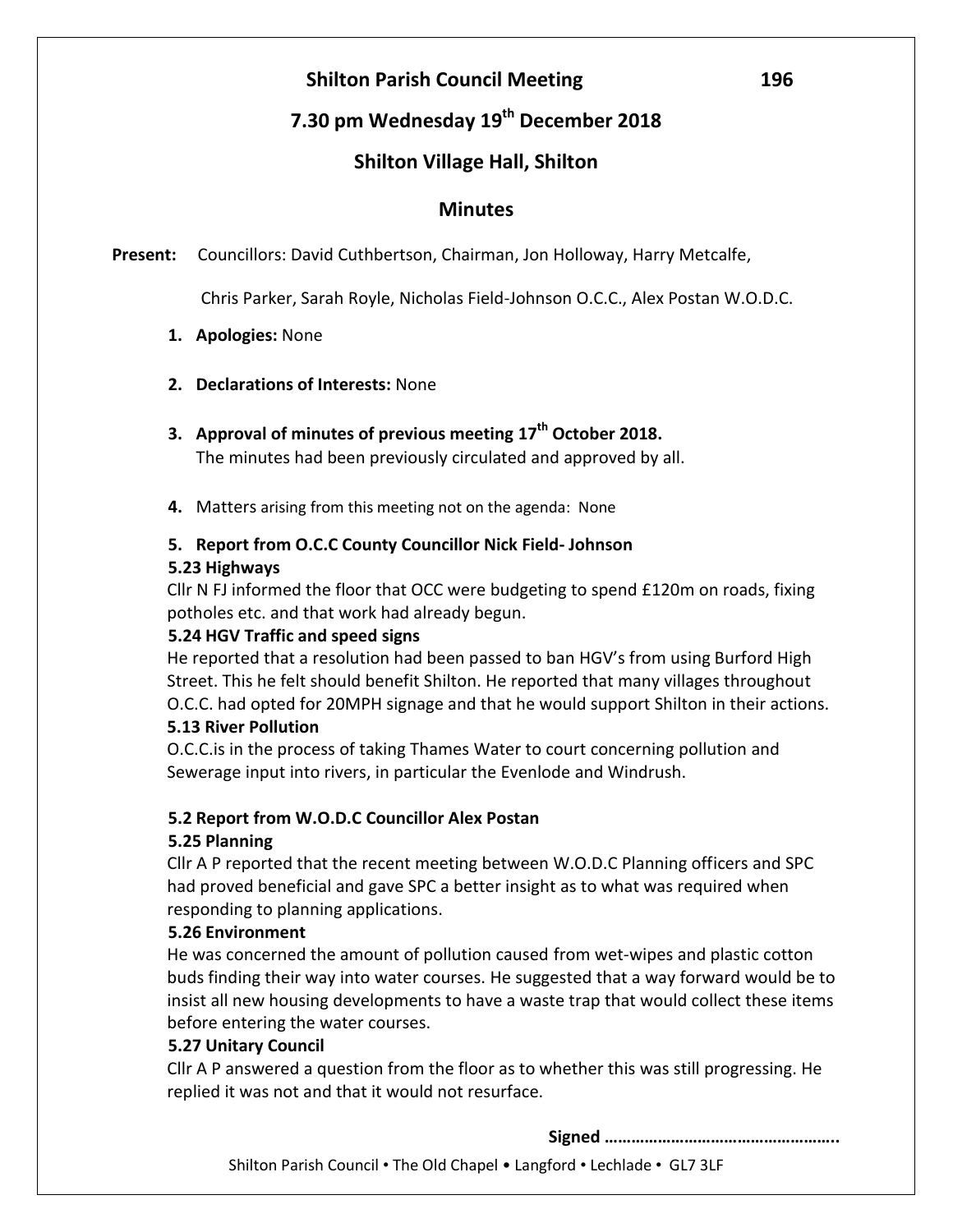#### **6 Planning applications (new and updates):**

- **6.2** April House: SPC supported the off road parking place
- **6.3** Johnsons Farm: This was a second application. No comment from SPC.
- **6.4** Bridge House, Bridge Street (18/03542/LBC): No comment from SPC
- **6.5** Follyfield House: Submitted a retrospective planning application. The original architect's drawings were incorrect, placing the building too close to its neighbouring property.

Cllr A P suggested to act accordingly with the information submitted.

#### **7 Finance Report including account balances & payments to be agreed.**

- **7.1** The Treasurers account stood at £8,884.21
- **7.2** The Flood defence fund stood at £8,365.06

#### **8 Neighbourhood Plan feedback and results of Examination.**

Cllr D C reported that the Neighbourhood Plan had been taken apart by the Examiner leaving only two of the original policies in place. Cllr D C said he felt this was unacceptable.

Cllr D C proposed that the Neighbourhood Plan, adopted by the Shilton Parish Council on the  $20^{th}$  April 2018 (Minutes: Item 4), should no longer be considered to be Council Policy and be withdrawn from the Independent Examination Process, being undertaken by West Oxfordshire District Council, under the Neighbourhood Planning Regulations 2012.

This resolution was proposed by Cllr D C and seconded by Cllr H M

#### **9 Security.**

### **9.1 Neighbourhood Watch**

Cllr S R reported that Cold Callers were proving a problem. Her advice was not to answer the door and ask for credentials to be posted through the letterbox.

Cllr D C reported that Smart water has now been taken up by several parishioners.

#### **9.2 CCTV**

A discussion took place concerning the possibility of the installation of a village CCTV. It was reported that Burford already has one on the High Street; however monitoring could be a problem as electricity may be required and it uses a Cloud based system. Cllr S R agreed to investigate further and report back at the next meeting.

#### **10 Discussion concerning a village defibrillator.**

It was agreed to site the defibrillator at the Village Hall. The Council wishes to thank the Village Hall Association for their co-operation. The Clerk agreed to raise Purchase Order the external casing.

**Signed ……………………………………………..**

**David Cuthbertson, Chairman**